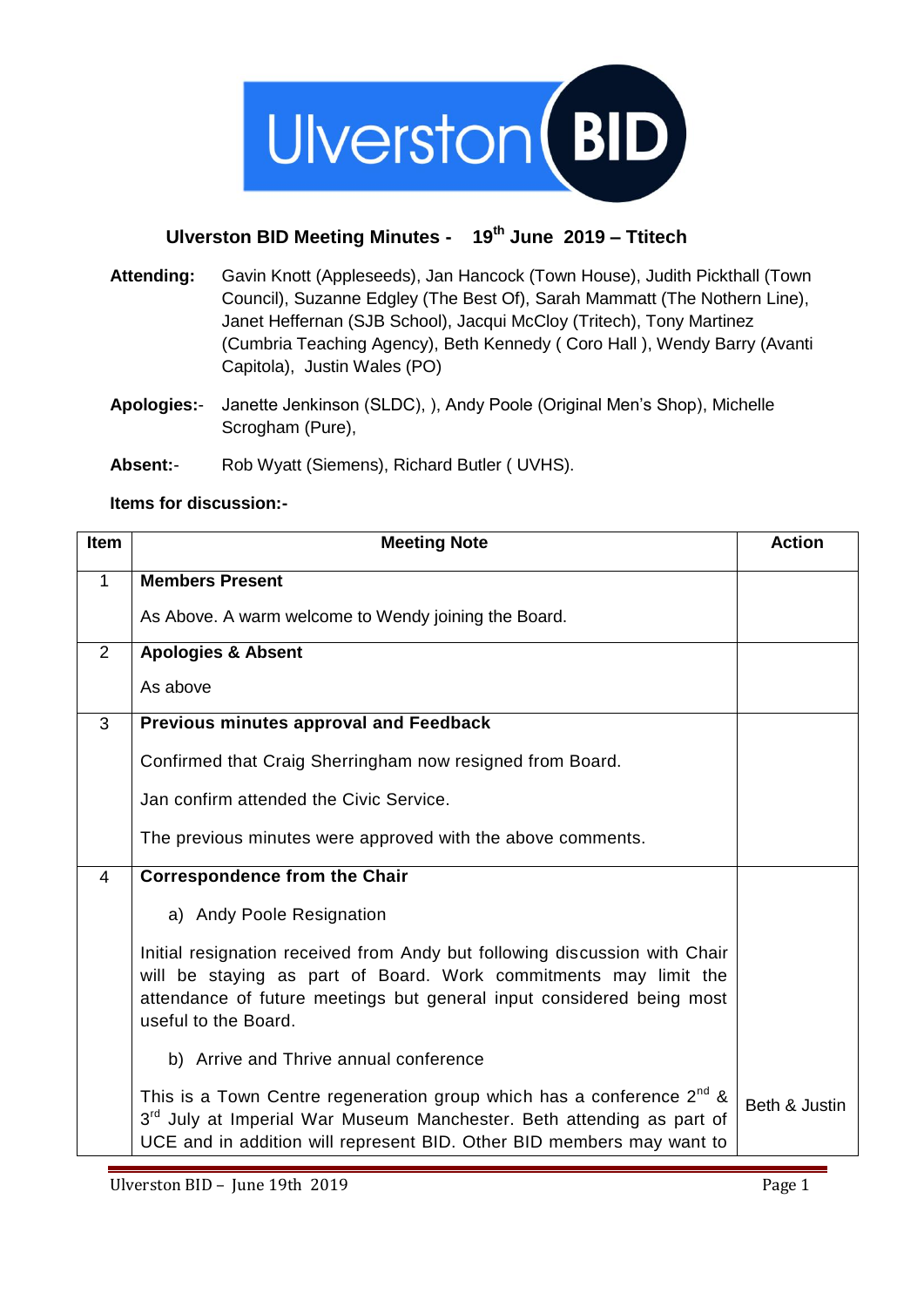|   | attend. Justin may be able to fit into schedule.                                                                                                                                                                                                                                                 |                          |
|---|--------------------------------------------------------------------------------------------------------------------------------------------------------------------------------------------------------------------------------------------------------------------------------------------------|--------------------------|
|   | c) Strategic Planning Working Group                                                                                                                                                                                                                                                              |                          |
|   | County Council feedback from Ulveston BID is schedule 19 <sup>th</sup> Aug or 28 <sup>th</sup><br>Oct. Jan to attend.                                                                                                                                                                            | Jan Hancock              |
|   | d) Park Run                                                                                                                                                                                                                                                                                      |                          |
|   | An event adjudication report has been issued. "Overall there was no<br>issues to report, Ford Park parkrun being excellently managed by a team<br>of very enthusiastic volunteers."                                                                                                              |                          |
|   | e) First Aid Courses                                                                                                                                                                                                                                                                             |                          |
|   | Enquiry from Ian Raven for first aid courses for volunteers received. Ian<br>(or other) to submit application and this would be assessed as normal.                                                                                                                                              | Jan Hancock              |
|   | f) Choose Ulverston Update                                                                                                                                                                                                                                                                       |                          |
|   | Site now getting 7000 visitors per month for our town web site. There was<br>some discussion that this was not a high number, but for any town web<br>site this is not insignificant. (Post meeting data -- Visit Kendal gets 8400<br>per month, Barrow 1300, Cockermouth 3000 as a comparison). |                          |
|   | Sophie updates this period have included Dog Friendly Ulverston and<br>Great places to live in the Lake District.                                                                                                                                                                                |                          |
|   | Other issues raised relate to a newsletter to be issued from the Choose<br>site with direct access content being the feed. Justin & Suzanne to<br>explore with Sophie & Loyal Free.                                                                                                              | Suzanne,<br>Justin       |
|   | Add Words could be used to develop and target our prospective audience<br>for the web site & town events. Extra costs to the the current IT bill wil be<br>involved. Tony, Justin & Suzanne to review.                                                                                           | Tony, Justin,<br>Suzanne |
| 5 | <b>Finance</b>                                                                                                                                                                                                                                                                                   |                          |
|   | The statutory accounts were presented.                                                                                                                                                                                                                                                           |                          |
|   | The business address will be removed (currently Tritech). We are liable<br>for corporation tax on the account but accounts are compiled and<br>presented as neutral to avoid this issue.                                                                                                         |                          |
|   | The accounts were accepted a true record. Big thanks to Jacqui.                                                                                                                                                                                                                                  |                          |
|   | Running accounts also presented and comments include:-                                                                                                                                                                                                                                           |                          |
|   | Projected potential surplus at the end of our current 5 year term is £46k if<br>we spend all the funds requested, committed and forecast. (Note, It will<br>be difficult to hand back to levy payers any funds if BID not extended).                                                             |                          |
|   | Collection summary received from SLDC but still no list on individual<br>shortfalls. To be chased again. This year to date already collected £81k                                                                                                                                                | Jacqui                   |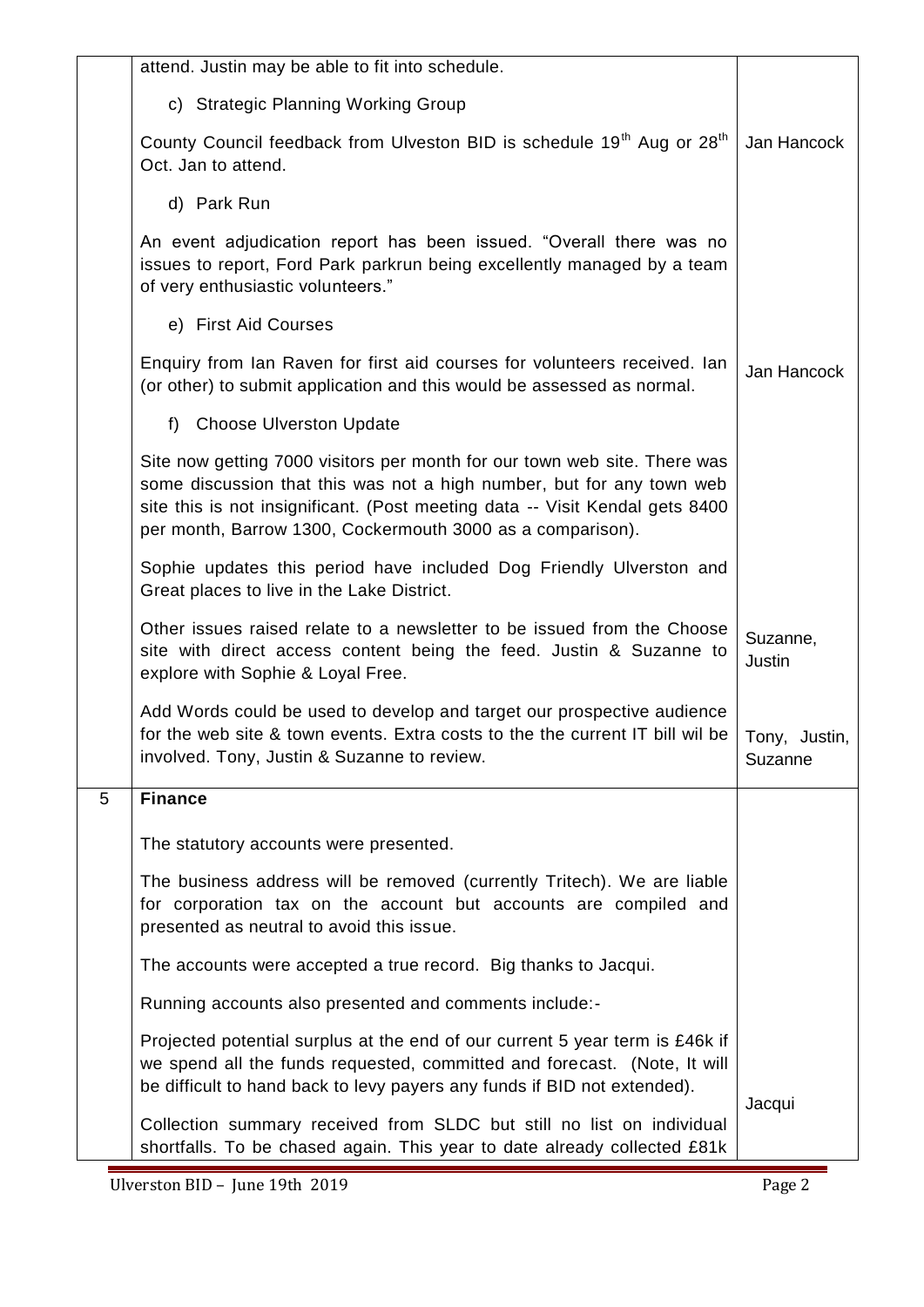|   | vs £108 possible. From the start of the BID the outstanding uncollected                                                                                                                                                                                                                                                                                                  |                              |
|---|--------------------------------------------------------------------------------------------------------------------------------------------------------------------------------------------------------------------------------------------------------------------------------------------------------------------------------------------------------------------------|------------------------------|
|   | balance is at £43k.                                                                                                                                                                                                                                                                                                                                                      |                              |
|   | The disputed £400 overcharge from Royal Mail for traders' book<br>distribution agreed not to be pursued any further.                                                                                                                                                                                                                                                     |                              |
|   | Loyal Free costs going forwards will change by inflation amount $-$ yet to<br>be determined.                                                                                                                                                                                                                                                                             |                              |
|   | Justin to meet with Dave Crossly to review the progress on the 2019<br>Xmas opportunities for the town.                                                                                                                                                                                                                                                                  |                              |
|   | £5300 + £2650 in the accounts for this & next period for marketing, which<br>we have not committed to date.                                                                                                                                                                                                                                                              |                              |
| 6 | <b>Justin's Report &amp; Updates</b>                                                                                                                                                                                                                                                                                                                                     |                              |
|   | Town Wi-Fi- now at 6 weeks old with increasing stats. Currently 6500<br>visits, 3500 log ins & 960 email users.                                                                                                                                                                                                                                                          |                              |
|   | Speed test @ Fine Fest was @ 68M. Higher usage at festival will slow<br>system and some cap may be required.                                                                                                                                                                                                                                                             |                              |
|   | The system was not designed for use indoors. Justin to respond to<br>Janet's query particularly regarding security and usage.                                                                                                                                                                                                                                            | Justin                       |
|   | Loyal Free ~. Currently 65 deals and 5100 redemption's. Costa and Beer<br>wolf now monitoring usage closer. LF attended Fine Fest - good level of<br>interest. New LF manager will be visiting shortly to review progress.                                                                                                                                               |                              |
|   | <b>Business Courses</b> $\sim$ Boost training course completed with 2 workshops<br>run by Suzanne. . Nothing else in pipeline at present, but due to start<br>again Sept.                                                                                                                                                                                                |                              |
|   | Training to schools could be offered eg Mental Health training to counter<br>the levy paid from this sector.                                                                                                                                                                                                                                                             | Justin                       |
|   | Other requests include $\sim 1^{st}$ Aid & Introduction to Instagram.                                                                                                                                                                                                                                                                                                    |                              |
|   | All courses will be advertised from Sept.                                                                                                                                                                                                                                                                                                                                |                              |
|   | <b>Revote Business Plan:-</b>                                                                                                                                                                                                                                                                                                                                            |                              |
|   | The document will be approx. 22 pages of information & pictures with a<br>quality executive summary. Estimated cost for £4500. Distribution costs<br>would be by SLDC. Draft will be required by end 2019 & issued $1st$ Q<br>2020.                                                                                                                                      | Justin                       |
|   | Justin to work this up and liase with Beth to get a good community link to<br>town, Coro & UCE. A video to support the BID would be an extra cost but<br>seen as more favourable & useful in delivering a presentation to all the<br>levy payers closer to vote time. Big business to be particularly canvassed<br>for the revote. Janet Heff, Beth & Justin to develop. | Janet Heff,<br>Justin & Beth |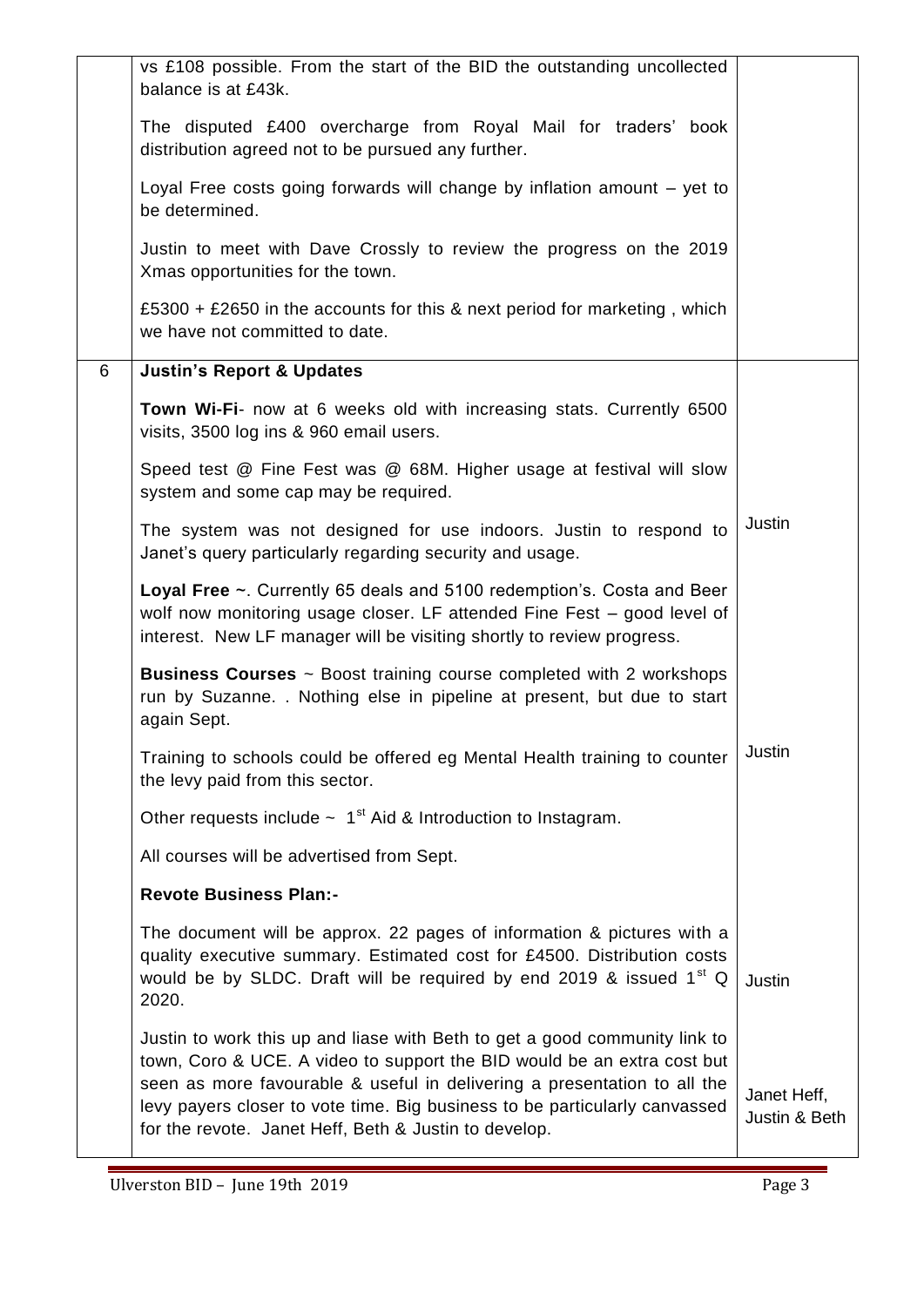|                | There is a national competition for a "Town Video" with a cash prize<br>potentially available. Video could be used on the wall projection at the<br>Xmas festival.                                                                                                                              | Justin                  |
|----------------|-------------------------------------------------------------------------------------------------------------------------------------------------------------------------------------------------------------------------------------------------------------------------------------------------|-------------------------|
|                | SLDC would like to meet & discuss the revote on 10 <sup>th</sup> July. Justin & Jan to<br>attend.                                                                                                                                                                                               | Justin & Jan<br>Hancock |
|                | The whole thing will be issued June 2020.                                                                                                                                                                                                                                                       |                         |
|                | Cumbria in Bloom ~                                                                                                                                                                                                                                                                              |                         |
|                | Hanging baskets are up, limited to 100. Some fixing issues and some<br>disgruntled customers not being allocated basket. Generally agree a<br>positive impact.                                                                                                                                  |                         |
|                | Judging due 1 <sup>st</sup> July with Justin chosen route and at this time avoiding the<br>Gill (not in a good state) and Jan Hancock meeting judges and a<br>volunteer required to walk the course with Justin. Suggested Judith if<br>available.                                              | Justin & Jan<br>Hancock |
|                | Parking ~ Still chasing data from SLDC for park parking statistics. Justin<br>to follow up again!!                                                                                                                                                                                              | Justin                  |
| $\overline{7}$ | <b>Grant Applications:-</b>                                                                                                                                                                                                                                                                     |                         |
|                |                                                                                                                                                                                                                                                                                                 |                         |
|                | <b>Coro Enhanced Electricity Supply.</b>                                                                                                                                                                                                                                                        |                         |
|                | Pre meeting discussed and agreed as essential for the future of the Coro,<br>particularly with an application to extend the lease. This BID commitment<br>will be brought into the SLDC negotiations as being necessary to maintain<br>a developing entertainment function Accepted application |                         |
|                | <b>Greener Ulverston Tee Shirts.</b>                                                                                                                                                                                                                                                            |                         |
|                | Pre meeting decision not to support this application.                                                                                                                                                                                                                                           | Jan Hancock             |
|                | <b>Littlecroft Baby Sensory</b>                                                                                                                                                                                                                                                                 |                         |
|                | Meeting agreed Not to support this application as not in line with BID<br>objectives. Suggested application to the GSK community fund. Jan to<br>notify.                                                                                                                                        | Jan Hancock             |
|                | <b>Friends of Lightburn Park</b>                                                                                                                                                                                                                                                                |                         |
|                | Meeting agreed <b>Not</b> to support this application as seen as SLDC<br>responsibility and particularly as two parks in Kendal recently developed.<br>Jan to notify.                                                                                                                           | Jan Hancock             |